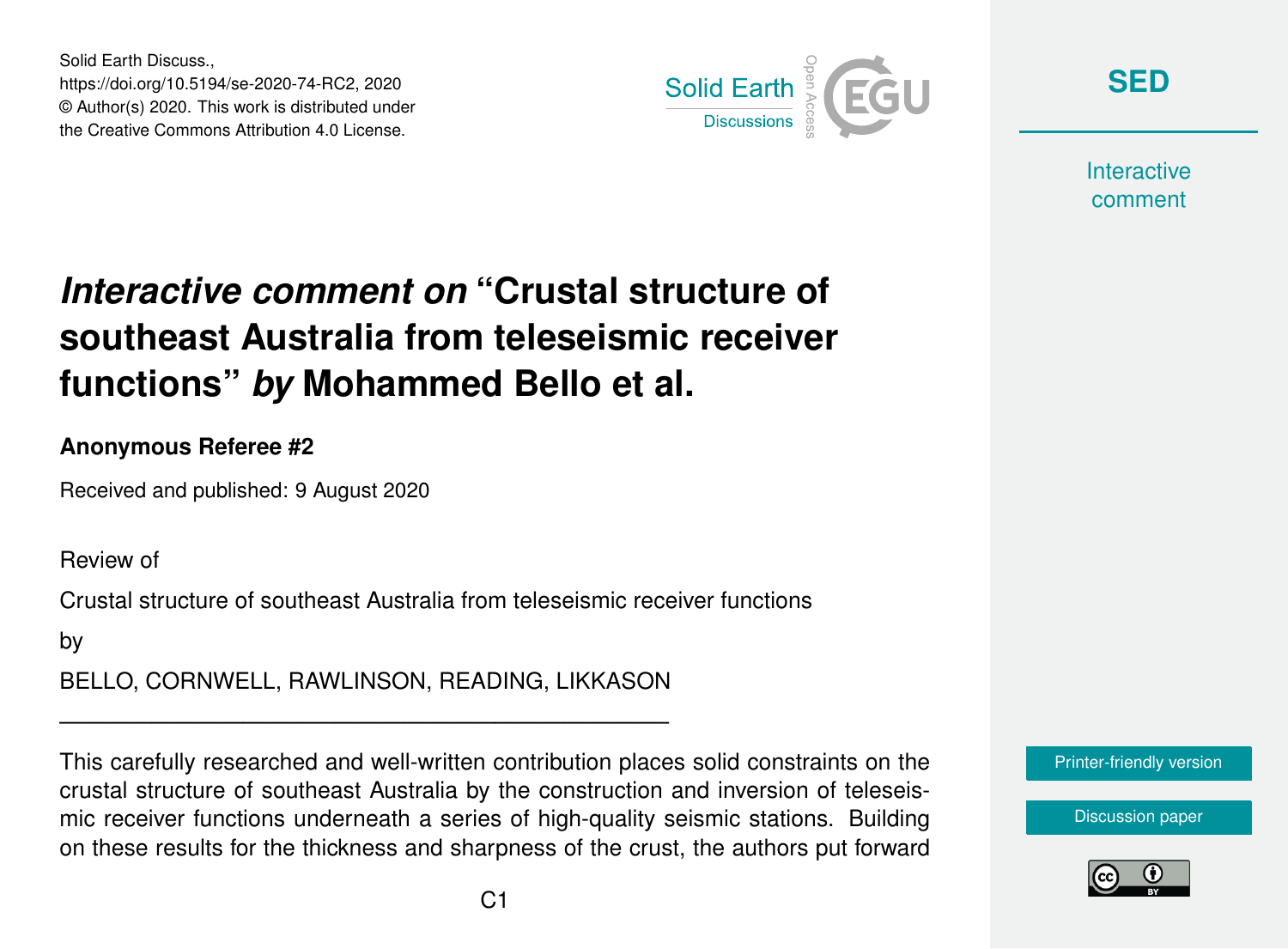a tectonic interpretation, or rather a substantiation of earlier geological theories, involving magmatic underplating, which places the structure of the region into a proper geodynamic context.

I have relatively little to offer in the form of scientific criticism or comments on the seismological methods, which are sound, well-established, and well executed, although I am making a number of suggestions related to the presentation of the materials.

I am judging the paper primarily on its seismological merits, and not on the finer points of the interpretation. My main point related to the interpretation is that the comparison with earlier results by other authors is mostly qualitative, in the form of a color-coded figure, where I would have preferred a more detailed cross-comparison including a statistical analysis of uncertainty. How different can two crustal models made at two nearby stations be before tension develops with the interpretation? How different can two crustal models made at the same station be before we must dig into the details in order to interpret one of them as "better", or both of them as "equivalent"? The authors leave a bit of material on the table here.

I am attaching a hand-annotated manuscript. I will number and restate my most important comments here. I will not repeat "obvious" but necessary corrections here.

#### MAJOR COMMENTS

L261 What are those degrees of freedom, how do you determine them? The reference to Gouveia and Scales is too vague.

L310 In the same vain. I know it is hard to formally justify, but if you have the right number of degrees of freedom, and you have the right amount of independence in the entries of the summand, the reduced-chi-squared value that you should be aiming for is 1. Are you looking at the distribution of your misfits to establish that they ARE indeed chi-squared distributed? Are you sure that you are using the right amount of degrees of freedom? Are you sure that your lowest chi-squared values are not overly optimistic

## **[SED](https://se.copernicus.org/preprints/)**

**Interactive** comment

[Printer-friendly version](https://se.copernicus.org/preprints/se-2020-74/se-2020-74-RC2-print.pdf)

[Discussion paper](https://se.copernicus.org/preprints/se-2020-74)

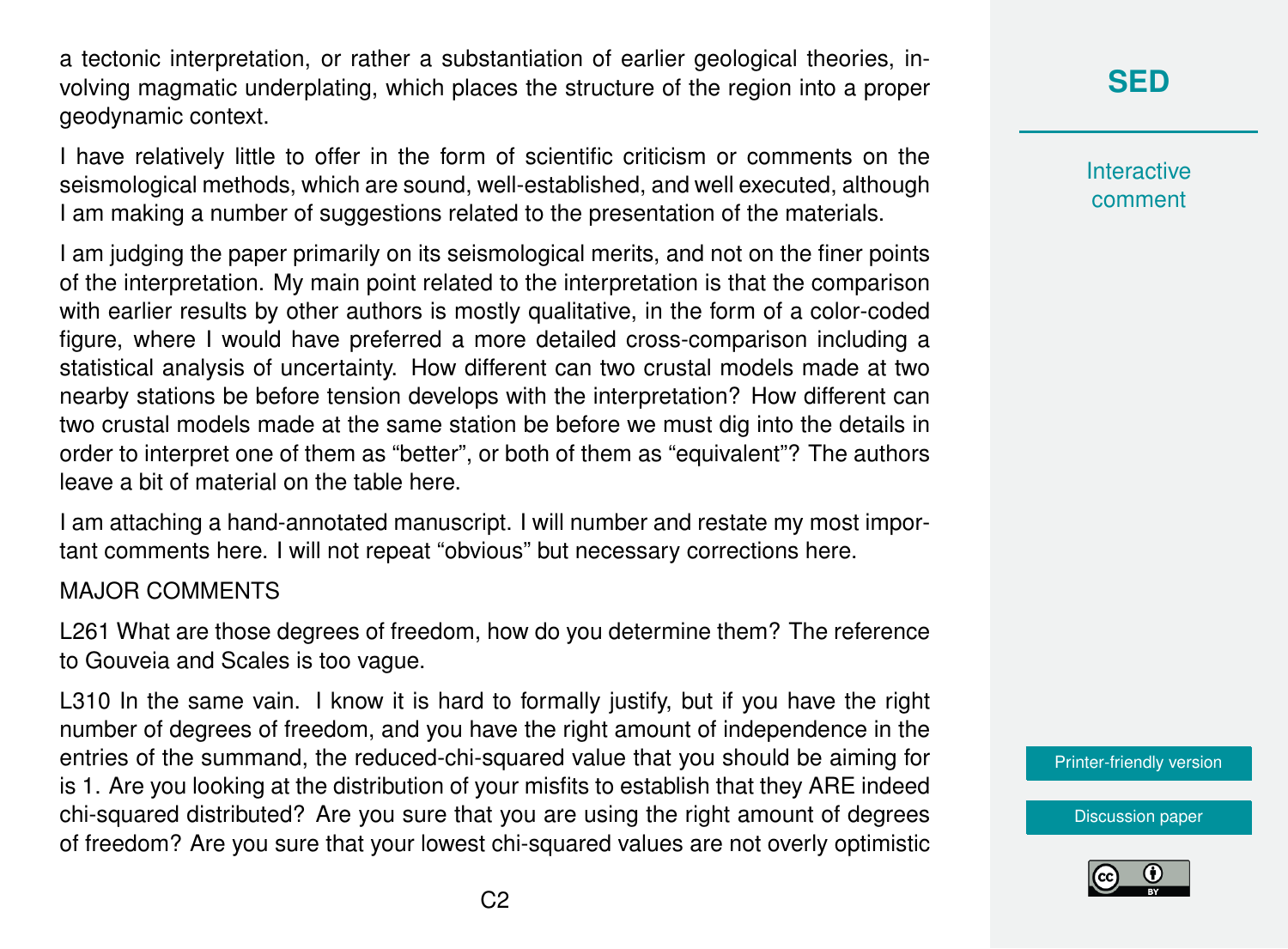(as in: that they could be nearly perfect fits to models with too many free parameters).

L832 I assume we are talking about the same criterion here, and so the caption should explicitly refer to it.

On the whole, I would like to read more about your misfit criterion, and I would like you to make explicit the now implicit distributional assumptions made about your metric.

L831 I definitely would put the numbers in call-out boxes on the maps also. A color scale is hard to read for some, and any additional clarity that can be gleaned from a multiplicity of representation is to be welcomed.

L835 Let the caption teach us how to read the top and bottom axes in the left-hand panel.

L850 Again, it is hard to see differences when they are presented on a busy colored map in a smooth gray-scale representation. A table would be nice in the main text. Spell out the differences, attempt to make sense of them relative to their uncertainty and their spatial proximity. Make us confident that your study is not just "another opinion", make us confident that other studies weren't just "another study", in other words: integrate the results of your an other studies and talk us through the similarities and differences. In the text, emphasize the common points and the differences, in particular in light of the interpretation.

### MINOR COMMENTS

L10, L15, L26 "understanding", "this", "explains" -> those are all vague terms. After reading the manuscript it became clear to me that you had more detail in mind, some of which you have room to put into the abstract.

L17 "postulated Precambrian continental" -> I propose "putative" if the postulate refers to the fragment being "continental" or "putatively" if it refers to being "Precambrian".

L50, L55 -> Establish a consistent notation and typographical conventions

**Interactive** comment

[Printer-friendly version](https://se.copernicus.org/preprints/se-2020-74/se-2020-74-RC2-print.pdf)

[Discussion paper](https://se.copernicus.org/preprints/se-2020-74)